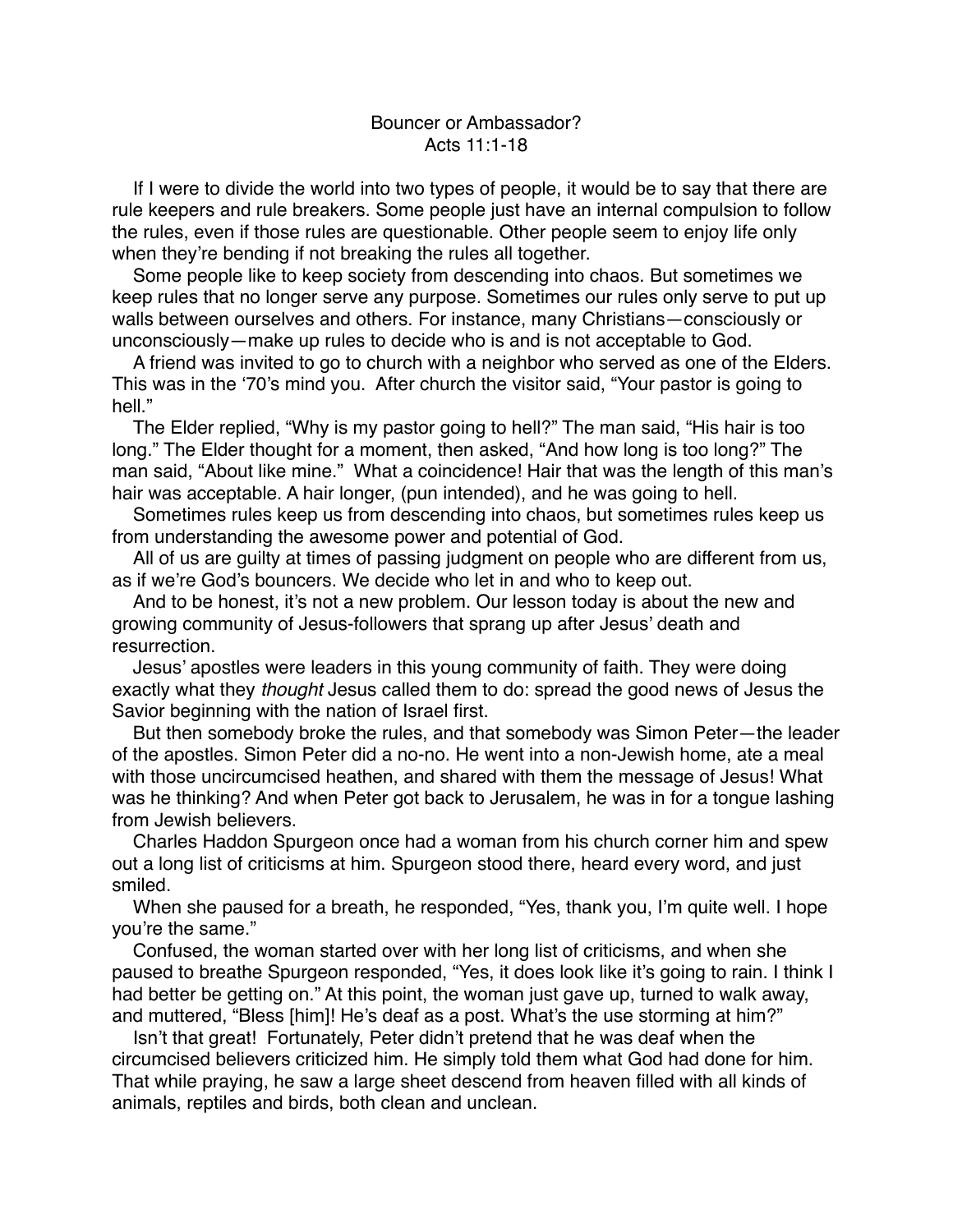In Leviticus 11 you'll read that God commanded the Hebrew people not to eat certain animals, birds and reptiles as a sign of their holy relationship with God. Peter and the other circumcised believers would never consider breaking this rule. But in Peter's vision, a voice from heaven commanded him, "Get up, Peter! Kill and eat."

Peter protested. "Surely not, Lord! Nothing impure or unclean has ever entered my mouth." The voice spoke from heaven a second time, 'Don't call anything impure that God has made clean.' This happened three times.

After Peter had this vision he was approached by men from Caesarea who invited him to share the message of Jesus with a Gentile family. And when Peter shared the gospel with the Gentile family, they received the Holy Spirit. Gentiles! Receiving the Holy Spirit! What will God think of next?!? And suddenly the walls that kept Gentiles out of the early church came a tumbling down.

What's most crucial to see in today's lesson is Peter's response because it's a powerful example of how to pivot our mindset from being God's bouncer to being God's ambassador.

Peter ends his story by saying, "So if God gave them the same gift He gave us who believed in the Lord Jesus Christ (he was referring, of course to the gift of the Holy Spirit), who was I to think that I could stand in God's way?". In other words, Peter is saying, if God gave Gentiles the gift of the Holy Spirit, how could they be excluded from the church?

And I wonder. Are there times when you or I stand in God's way? Are there times when our beliefs, attitudes, prejudices or actions interfere with the work of God in our community? Are there times when we withhold the love and truth of Jesus Christ from certain people or groups because we think they're unacceptable to God?

I wonder. Do we stand in God's way or do we stand in God's will? That's a lot to think about and digest, so to help us answer those questions, I want to ask three more.

The first question is, "**How big is your spiritual family?**" That's what Jesus came to do—to enlarge our spiritual family - and it's a central teaching of the Bible. "For God so loved the *world* that he gave his one and only Son, that whoever believes in him shall not perish but have eternal life." God so loved the *world*—that's a pretty big family.

Notice the accusation thrown at Peter at the beginning of our Bible passage: "You went into the house of uncircumcised men and ate with them." You see, back then it was taboo for Jewish believers to eat with non-Jews.

So for Peter to go into a Gentile house—and the word *Gentile* simply refers to a non-Jewish person—for Peter to go into a Gentile house and share a meal was a bold statement that Jews and Gentiles were equal in God's eyes. That Gentiles were as fully acceptable to God as were Jews.

That's the whole reason Jesus came into this world, shared the message of God, and died on the cross—to gather all God's "children" into His kingdom. And that's our job too. If we claim to be a follower of Jesus, that's our calling, that's our mission, that's our life's greatest goal and priority: to bring as many people to the love and truth of Jesus Christ as possible. So, how big is your spiritual family?"

The second question is, "**How great is God's grace?**" In our passage this morning, when Peter first had the vision of the sheet filled with animals, reptiles, and birds, he backed away because some of them were unclean for God's people. Then the voice spoke from heaven and said, "Do not call anything impure that God has made clean."